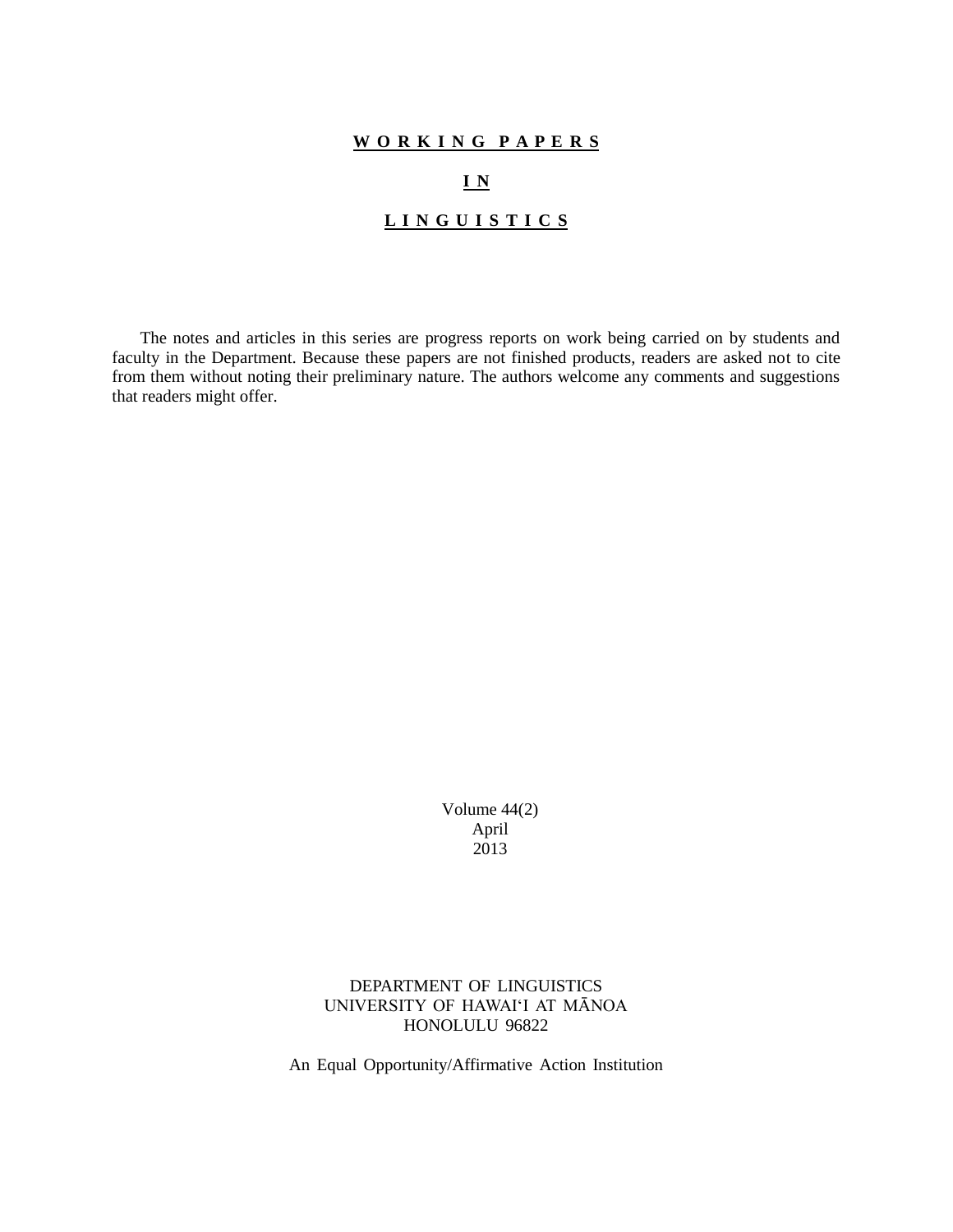## DEPARTMENT OF LINGUISTICS FACULTY 2013

Victoria B. Anderson Andrea Berez Derek Bickerton (Emeritus) Robert A. Blust Lyle Campbell Kenneth W. Cook (Adjunct) Kamil Deen Patricia J. Donegan (Co-Graduate Chair) Katie K. Drager Emanuel J. Drechsel (Adjunct) Michael L. Forman (Emeritus) John H. Haig (Adjunct) Roderick A. Jacobs (Emeritus) William O'Grady Yuko Otsuka Ann Marie Peters (Emeritus, Co-Graduate Chair) Kenneth L. Rehg (Chair) Lawrence A. Reid (Emeritus) Amy J. Schafer Albert J. Schütz, (Emeritus, Editor) Jacob Terrell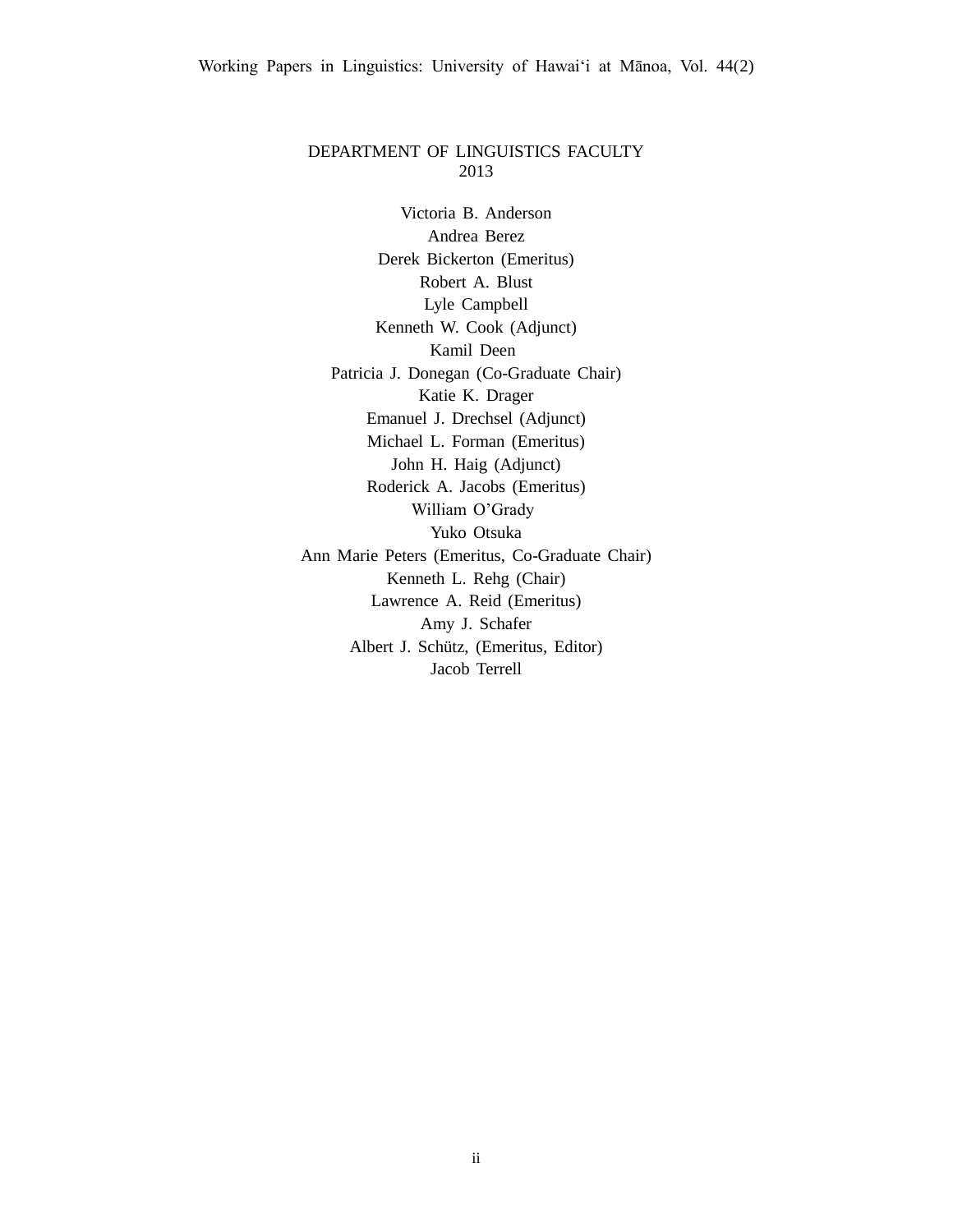# UNIVERSAL 20 AND WORD-ORDER VARIATION IN KOREAN

#### KUM-JEONG JOO

This study examines the acceptable internal orderings of Korean noun phrases (NPs) when there are demonstratives, numerals, adjectives, and nouns in the NP. In the current study, word-order flexibility is reanalyzed in terms of a processing efficiency account. The basic assumption for the internal structure of the NP is that the preferred phrase sounds natural and is easy to process, and it would be expected that people would rate it as having the highest acceptability and respond to it more quickly than to a less preferred phrase. To investigate this assumption, two experiments were conducted. In Experiment 1, an offline acceptability judgment task with six types of NPs, participants were asked to rate the naturalness of each phrase on a five-point scale. The results indicate that there is a ranking in the naturalness of the structures. The most acceptable NP is DEM+A+N+NUM, and the least acceptable is A+DEM+NUM+N. In the follow-up self-paced reading task, Experiment 2 finds that there is a relation between ease of processing and preference for a specific pattern. The most preferred NP, DEM+A+N+NUM, shows the fastest response times, while the least preferred phrase, A+DEM+NUM+N, takes more time to respond to. Findings of the current study indicate that processing of Korean NPs is facilitated when two conditions are satisfied: domain minimization and compositionality.

**1. INTRODUCTION.** Languages have demonstratives, numerals, adjectives, and nouns. Since there are four elements, mathematically, 24 orderings are possible. Previous typological studies, however, reported that there are specific patterns that are commonly used in the world's languages. For example, Greenberg (1963:87) acknowledged three patterns among the 30 languages he examined. In the generalization known as Universal 20, he reported that when all three other items precede the noun, they are always found in the order DEM+NUM+A+N; if they follow the noun, the order is either N+DEM+NUM+A or N+A+NUM+DEM.<sup>1</sup> Subsequently, Hawkins (1983:119–20) found three more postnominal patterns, including N+NUM+A+DEM, N+A+DEM+NUM, and N+DEM+A+NUM, undermining the formulation of the Universal 20.

More recently, Cinque (2005) suggested 14 typologically available orders, including one prenominal and 13 postnominal patterns. See table 1.

| Category             |                                                                  | Patterns |  |
|----------------------|------------------------------------------------------------------|----------|--|
| Prenominal ordering  | $DEM+Num+A+N$                                                    |          |  |
| $(n=1)$              |                                                                  |          |  |
| Postnominal ordering | DEM+NUM+N+A, DEM+N+NUM+A, N+DEM+NUM+A, A+N+DEM+NUM, N+A+DEM+NUM, |          |  |
| $(n=13)$             | DEM+A+N+NUM, DEM+N+A+NUM, N+DEM+A+NUM, NUM+A+N+DEM, NUM+N+A+DEM, |          |  |
|                      | N+NUM+A+DEM, A+N+NUM+DEM, N+A+NUM+DEM                            |          |  |

TABLE 1. Fourteen available orders proposed by Cinque (2005)

Cinque proposed that a key feature to explain the word-order phenomenon is a movement operation in the syntactic structure. He acknowledged that if the noun appears at the end of the NP, the order of certain modifiers is rigid (DEM+NUM+A+N); however, in languages in which N is initial, he observed significant ordering variation. Based on this finding, he claimed that noun movement is a fundamental mechanism in determining reordering. His account can be summarized as follows: First, the base-generated syntactic structure is DEM+NUM+A+N, which is the prenominal ordering as seen in figure 1 (from Cinque, 2005: 317–21). Second, all movements move a subtree containing N. Third, all movements target a ccommanding position. Fourth, there is successive movement to each Spec with the pied-piped category. A

 $\overline{a}$ 

<sup>&</sup>lt;sup>1</sup> Abbreviations used in glosses in the present study are as follows: A 'adjective', DEM 'demonstrative', CL 'classifier', GEN 'genitive', N 'noun', NUM 'numeral'.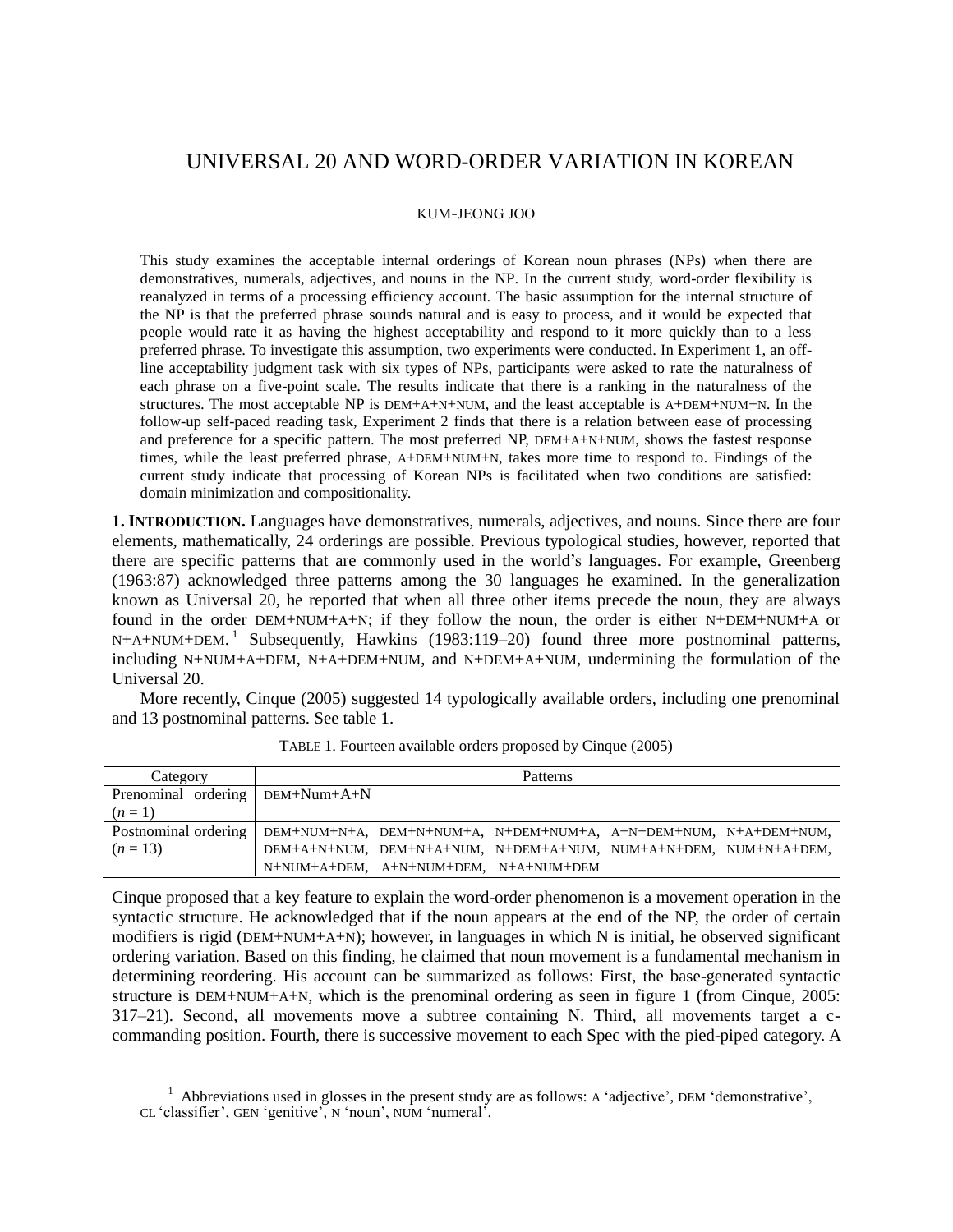specific example of the movement is as follows. First, the NP *books* moves to Spec of AgryP, as illustrated in the first step in figure 1. This gives the order  $DEM(P) - NUM(P) - N(P) - A(P)$ , as in (1);  $t = \text{trace of }$ movement.

(1) the two books big *t*

Second, the NP can move again, this time to Spec of  $Agr_xP$ . If this happens, the NP brings with it the entire Agr<sub>y</sub>P *books big* (hence the term 'pied-piping), giving the order  $DEM(P) - N(P) - A(P) - NUM(P)$ , as in (2).

(2) the books big two *t*

Finally, the whole phrase including the NP, the AP and the NUMP (*books big two*), moves as a single unit to the spec of  $\text{Agr}_w\text{P}$  across the DEMP. This results in the sequence of N(P) – A(P) – NUM(P) – DEM(P), as exemplified in (3). Here, the NP pied-pipes both the AP and the NUMP (Cinque 2005).

## (3) books big two the *t*

Note that the 14 orderings that Cinque proposed are what this movement operation allows.

FIGURE 1. Cinque's base generated tree structure



A question arises: Is Cinque's account compatible with the orderings in Korean? According to Cinque, there is only one prenominal ordering, i.e., DEM+NUM+A+N. Cinque's proposal does not allow prenominal orderings such as DEM+A+NUM+N, since the nouns are in their original position and other elements are reordered. Korean, however, allows (4a–b), which are DEM+NUM+A+ N and DEM+A+NUM+N, respectively.

| (4) a. ce |      | twu-kav-uv | ppalkan | sakwa                                                                     |
|-----------|------|------------|---------|---------------------------------------------------------------------------|
|           | that | two-CL-GEN | red     | apple                                                                     |
|           |      |            |         | 'those two red apples' [DEM+NUM+A+N: possible order in Cinque's proposal] |

| b. ce | ppalkan | twu-kay-uy | sakwa                                                                       |
|-------|---------|------------|-----------------------------------------------------------------------------|
| that  | red     | two-CL-GEN | apple                                                                       |
|       |         |            | 'those two red apples' [DEM+A+NUM+N: Impossible order in Cinque's proposal] |

Perhaps Cinque's proponents may predict that there would be a significant difference between the possible patterns (e.g., 4a) and the impossible patterns (e.g., 4b) in terms of acceptability. Thus, the first experiment was designed to test this prediction.

**2. EXPERIMENT 1: OFF-LINE JUDGMENT TASK.** The goal of this written preliminary survey study was to examine Korean-speaking adults' judgments on multiple possible word orderings with four elements: determiners, adjectives, numbers, and nouns.

**2.1 METHODS.** Sixty native Korean-speaking adults, both male and female, participated in the study. All of them were between the ages of 20 and 29, and they were all university students in Seoul, Korea. As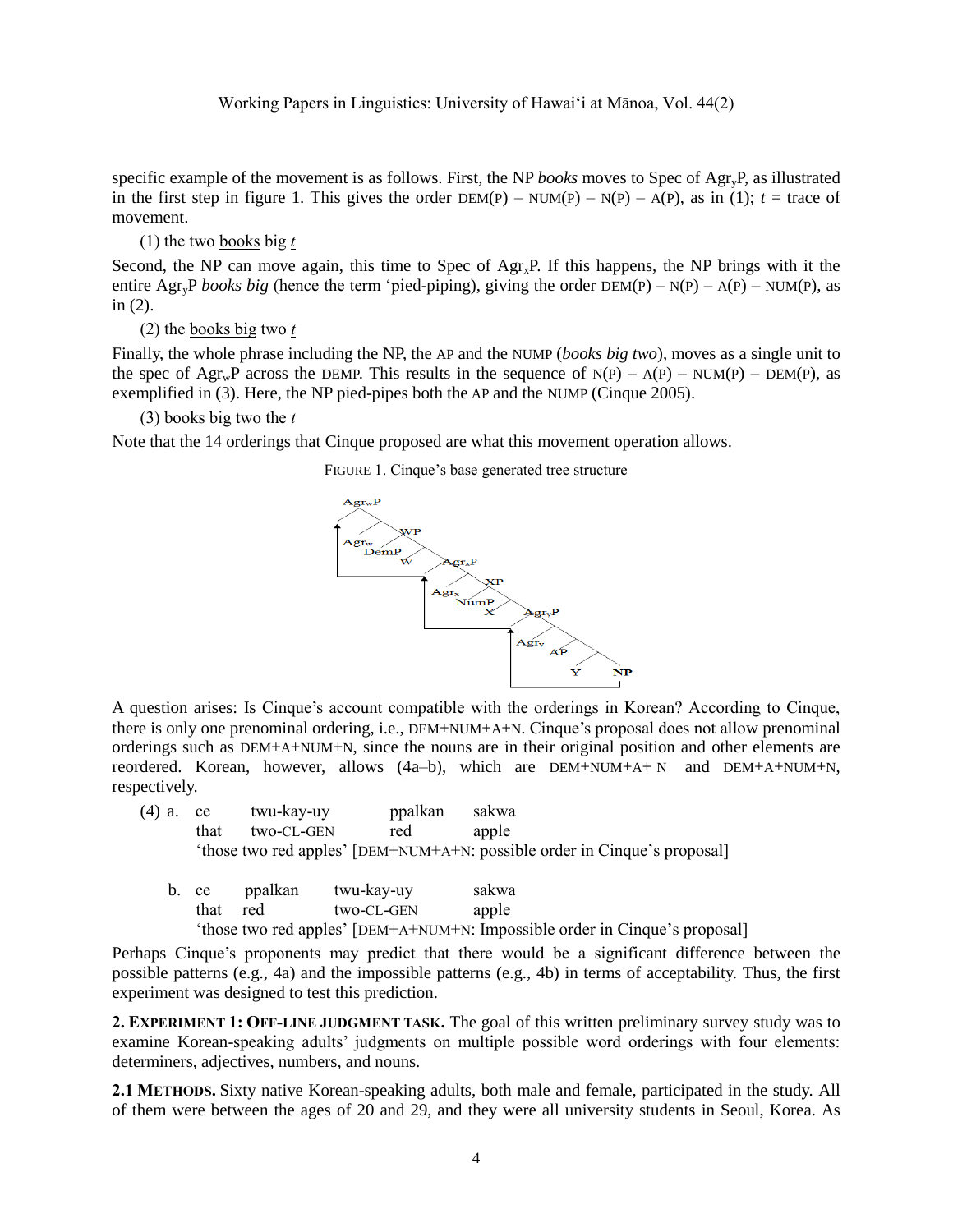testing items for a Korean Universal 20, among the 24 mathematical possibilities, six phrases were included. Thus, the design of this task used each of the six conditions with four tokens, yielding a total of six lists. The number of syllables was seven to eight across all of the test items. Fillers used 48 words, including inflectional particles, such as *uysa-man* 'doctor-ONLY'; among the 48 fillers, the form of 12 fillers was a noun followed by a particle; in the rest of them, a particle preceded the noun, such as *manuysa* 'ONLY-doctor'. In total, 72 phrases, including fillers, were presented to each participant. The presentation order of the items was randomized. Participants sat in a quiet room to complete the penciland-paper task, in which they were asked to rate the naturalness of each phrase based on a five-point scale (1: very unnatural; 2: unnatural; 3: intermediate; 4: natural; 5: very natural). The task lasted less than 15 minutes. Examples of test items can be seen in table 2.

| #              | Conditions  | An example set of experiment Conditions                   | Cinque's proposal |
|----------------|-------------|-----------------------------------------------------------|-------------------|
|                | DEM+A+N+NUM | ce ppalkan sakwa twu-kay<br>that red<br>apple two- $CL^2$ | Possible          |
|                |             | 'that two red apples'                                     |                   |
| $\mathfrak{D}$ | A+DEM+N+NUM | ppalkan ce sakwa twu-kay                                  | Impossible        |
|                |             | that apple two-CL<br>red<br>'that two red apples'         |                   |
| 3              | DEM+NUM+A+N | ce twu-kay-uy ppalkan sakwa                               | Possible          |
|                |             | that two-CL-GEN red<br>apple<br>'that two red apples'     |                   |
| 4              | NUM+DEM+A+N | twu-kay-uy ce ppalkan sakwa                               | Impossible        |
|                |             | two-CL-GEN that red<br>apple                              |                   |
|                |             | 'that two red apples'                                     |                   |
| $\overline{5}$ | A+DEM+NUM+N | ppalkan ce sakwa twu-kay                                  | Impossible        |
|                |             | that apple two-CL<br>red                                  |                   |
|                |             | 'that two red apples'                                     |                   |
| 6              | DEM+A+NUM+N | ce ppalkan twu-kay-uy<br>sakwa                            | Impossible        |
|                |             | that red two-CL-GEN apple                                 |                   |
|                |             | 'that two red apples'                                     |                   |

| TABLE 2. Six types of test items |  |  |  |  |  |
|----------------------------------|--|--|--|--|--|
|----------------------------------|--|--|--|--|--|

**2.2 PREDICTIONS.** If a given phrase sounds natural to native Korean speakers, it is expected that this will be affected in high acceptability rating scores. If Cinque's proposal is correct, any of the impossible phrases should have a significantly lower rating than the possible phrase.

**2.3 RESULTS.** Figure 2 shows the average ratings of the acceptability of the six NPs. As can be seen in the figure, average ratings of the six phrases vary from 2.8 to 4.3 (out of 5). The variations in the ratings were compared using a repeated-measures ANOVA test, which shows that there is a difference in the acceptability of the given phrases  $(F_1(5,295) = 484.579, p < .001$  by subject analysis;  $F_2(5,115) =$ 1548.499, *p* < .001 by item analysis). Among the six test items, the mean acceptability score of Condition 1 (DEM+A+N+NUM) is the highest at 4.3; Condition 5 (A+DEM+NUM+N) gets the lowest score of 2.8. A pairwise *t*-test confirms that between these two conditions, there is a significant difference  $(t(59) = 44.401$ ,  $p < .001$ ). A notable result is that Condition 3 (DEM+NUM+A+N), Cinque's (2005) basic word-order pattern, showed a 3.5 mean score—exactly intermediate between the highest acceptability and the lowest acceptability. It is important to note that all impossible phrases (conditions 2, 4, 5, 6) showed a significant difference in rating with the possible phrase, i.e., condition 3.

<sup>&</sup>lt;sup>2</sup> Korean is a language that uses classifiers when counting objects. Classifiers are always followed by numbers. The existence of the classifiers is not a significant factor for the study, and so for the sake of convenience, they are not mentioned in the paper except in the example phrases given.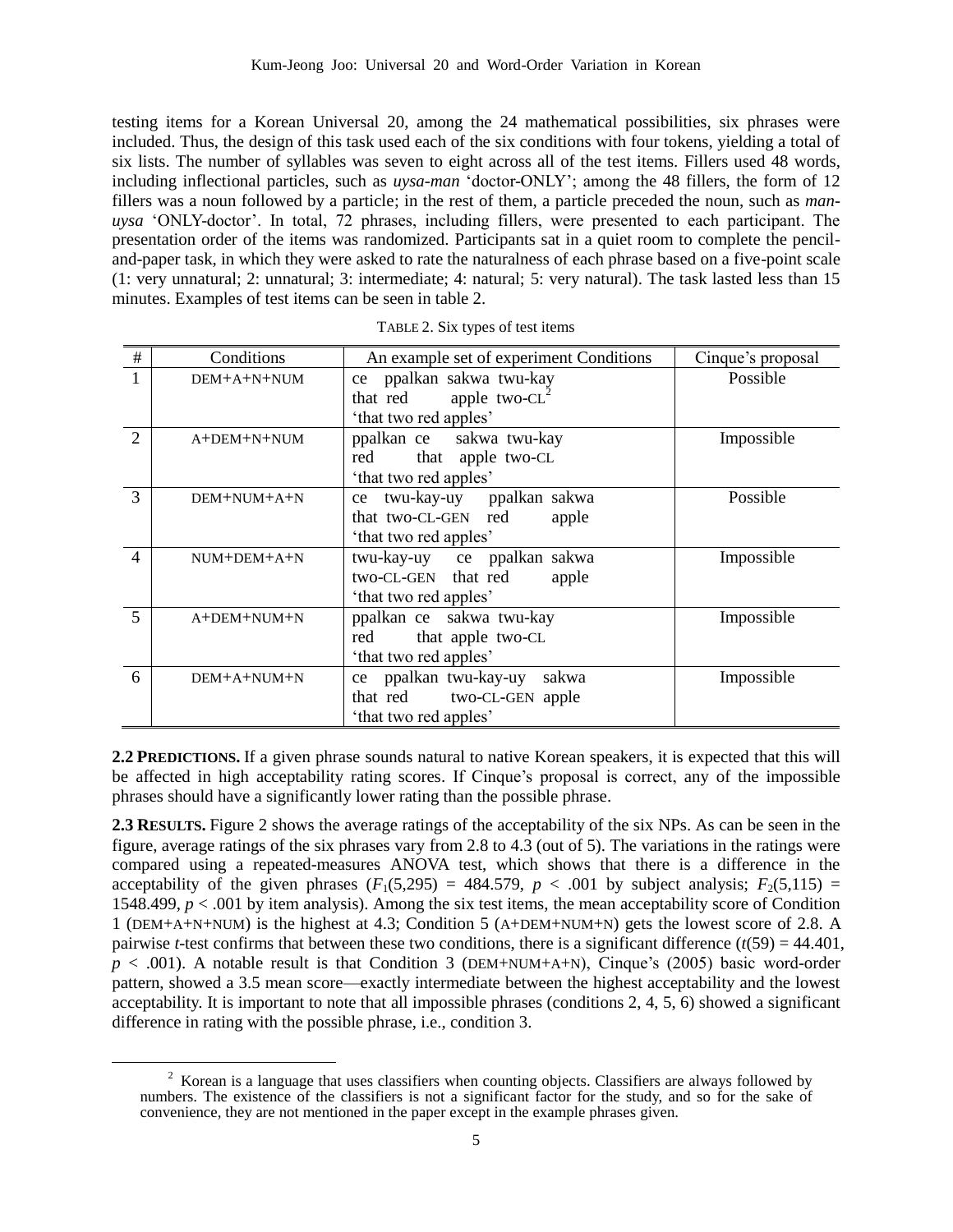

FIGURE 2. Acceptability scores in the off-line study

The results of Experiment 1 suggest that there should be an account other than Cinque's proposal to explain the ordering variations in Korean. One alternative has been proposed by Hawkins (2004), who stated that there is no straightforward grammatical account for preferred and less preferred language structures. The patterns found in a language are the reflection of degrees of preference that are related to performance and ease of processing. That is, the more natural something sounds, the easier it is to process. A subsequent experiment is designed to test Hawkins's processing-based account.

**3. EXPERIMENT 2: ON-LINE JUDGMENT TASK.** Experiment 2 aims to address the following research questions: What word order type is easiest to process, and how does it fit into the processing-based account of Hawkins (2004)?

**3.1 METHODS.** Thirty native Korean-speaking adults, both male and female, took part in this on-line study. They were all between 22 and 29 years old, and were recruited in Seoul, Korea. All participants received \$8 as compensation for their time.

For the stimuli, the most acceptable (DEM+A+N+NUM) and the least acceptable (A+DEM+NUM+N) phrases from Experiment 1 were chosen in order to investigate the relationship between the acceptability of the given phrases and the speed of processing. Cinque's (2005) base-generated fixed word-order structure (DEM+NUM+A+N) was tested as well. Hence, three types of test items were used in this on-line experiment, along with fillers; the task's stimuli were composed of 36 phrases. Unlike the pencil-andpaper method of Experiment 1, this experiment was designed to use E-Prime 2.0, which measures the response time of each participant; each stimulus was presented on a laptop computer screen, one at a time, and the participants moved through the task by pressing a button. Participants were individually tested in front of a computer. They were first presented with both written and verbal instructions explaining the procedure of the experiment. They were informed that their task was to rate how natural the stimuli sounded, based on a 5-point Likert scale, by pressing one of the buttons on the keyboard. In addition, when they judged the test materials, they were asked to rely on their first intuitive reaction to these phrases. Before the main test, participants were given five training tests. Throughout the training tests and main test, all of the procedures were the same. First, a fixation mark "+" appeared on the screen. When participants pressed the spacebar, they automatically moved to the next screen, and the stimulus appeared. When they saw a test item on the screen, they were told to rate the item by pressing one of five keys on the keyboard. On average, the task took less than 20 minutes.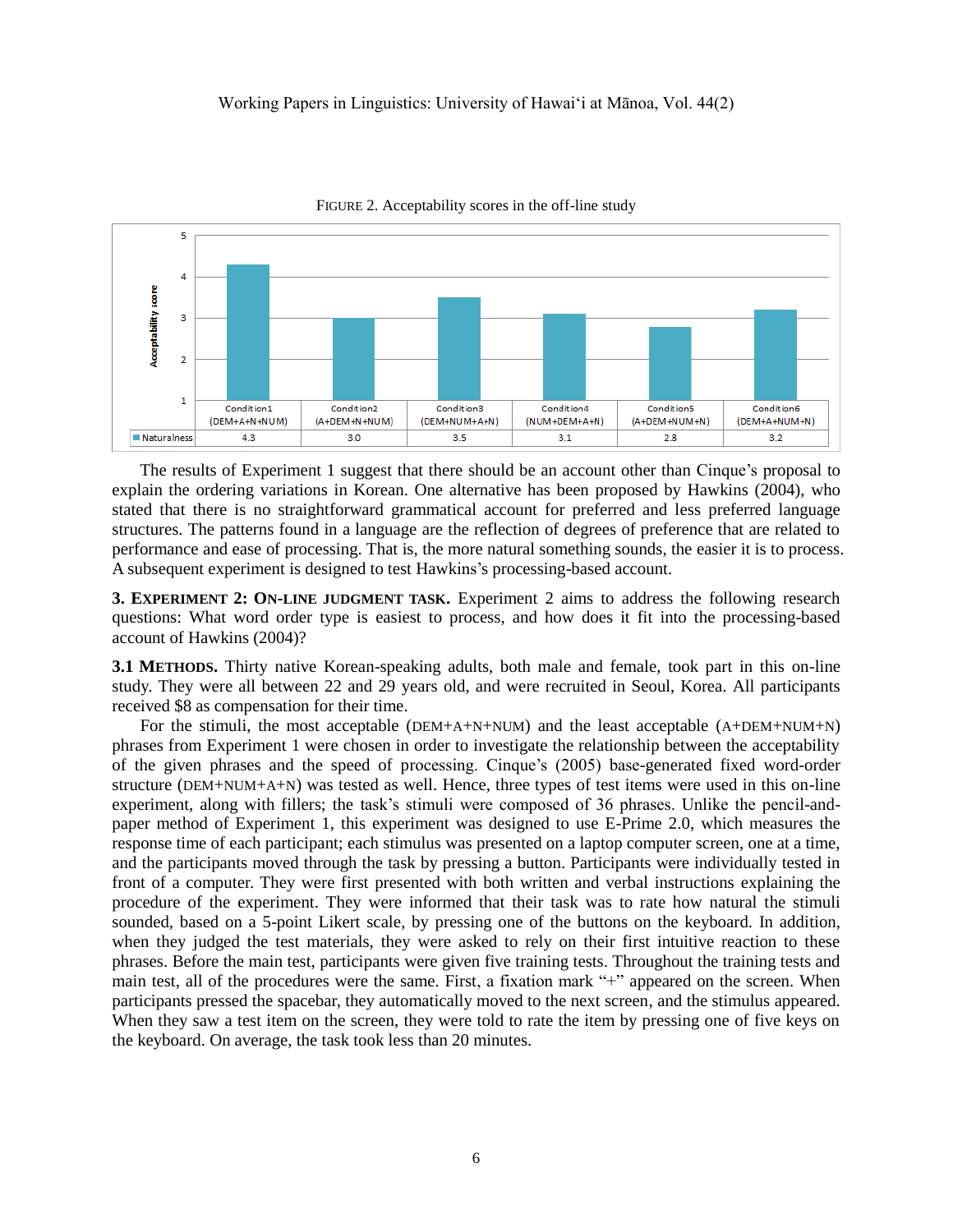**3.2 PREDICTIONS.** If Hawkins (2004) was correct, the fastest response time was expected with the most preferred NP, while the least acceptable phrase should elicit the slowest response times.

**3.3 RESULTS.** Analyses were conducted with the acceptability score and response time as dependent measures. Reading times that were more than 2.5 standard deviations above and below the mean were replaced with the 2.5 standard deviation above and below the mean scores. This affected 0.01% of the data. Results of the acceptability scores and reading times in the three conditions are presented in figure 3.





The means for the acceptability scores for the three constructions are shown in figure 2a. The average ratings of naturalness range from 3.3. to 4.2 (out of 5). As for the overall mean scores, the same patterns as in the off-line experiment are found: the most highly rated pattern in the off-line judgment task, Condition 1 (DEM+A+N+NUM), is the most preferred word order (mean acceptability score: 4.2); Condition 2 (DEM+NUM+A+N) again has an intermediate acceptability score, 3.8; the pattern with the lowest score in the off-line research, Condition 3 (A+DEM+NUM+N), is also selected as the least preferred pattern in the on-line study (mean acceptability score: 3.3).

A repeated-measures ANOVA was conducted to analyze the data, and overall, participants' naturalness scores ( $n = 30$ ) were not consistent across the three conditions ( $F_1(2, 58) = 33.150$ ,  $p < .001$ ;  $F_2(2, 46) = 16.126$ ,  $p < .001$ ). The results were reanalyzed using a paired-measures *t*-test, and significant differences were found among the three conditions: Condition 1 (DEM+A+N+NUM) and Condition 2 (DEM+NUM+A+N):  $t(29) = 4.732$ ,  $p < .001$ ; Condition 1 (DEM+A+N+NUM) and Condition 3  $(DEM+NUM+A+N):$   $t(29) = 6.831, p < .001$ ; Condition 2  $(Dem+Num+A+N)$  and Condition 3 (DEM+NUM+A+N):  $t(29) = 4.540$ ,  $p < .001$ . Response times in the three conditions are shown in figure 3b. Condition 1 (DEM+A+N+NUM), which gets the highest acceptability score, shows the fastest response times, with an average of 3170 milliseconds. Responses to Condition 3 (DEM+NUM+A+N), with the lowest acceptability, took longer, at an average of 4139 milliseconds. The average response time for Condition 2 (DEM+NUM+A+N) is between those for Condition 1 and Condition 3 at 3621 milliseconds.

The response time results for the three conditions were compared using a repeated-measures ANOVA test. The test found a significant difference in the response times among the three conditions  $(F_1(2,58) =$ 6,804,  $p = .002$  by subject analysis;  $F_2(2, 46) = 13.580$ ,  $p < .001$  by item analysis). Also, a pairedmeasures *t*-test shows that the differences among these three conditions are significant (Condition 1 (DEM+A+N+NUM) and Condition 2 (DEM+NUM+A+N): *t*(29) = -2.487, *p =*.019; Condition 1 (DEM+A+N+NUM) and Condition 3 (DEM+NUM+A+N): *t*(29) = -4.703, *p* < .001; Condition 2 (DEM+NUM+A+N) and Condition 3 (DEM+NUM+A+N): *t*(29) = -1.131, *p =* .267).

The results of the experiment revealed that there is a strong correlation between the acceptability scores and ease of processing. That is, in sum, the highest acceptability leads to the fastest response times,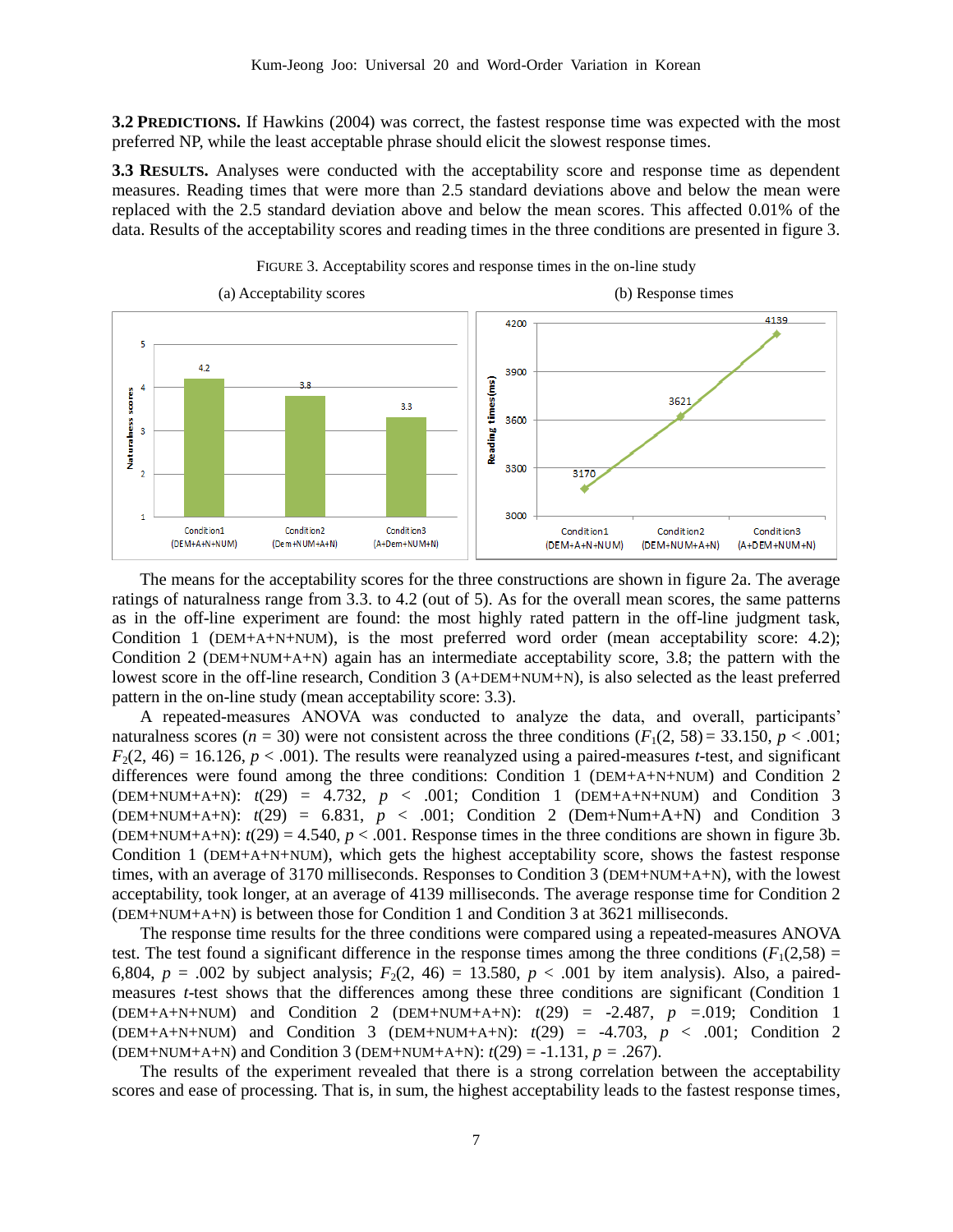and the lowest acceptability causes the slowest response times.

**4. GENERAL DISCUSSION.** The findings from Experiment 1, the off-line acceptability judgment study, show that in Korean NPs, with demonstrative, numeral, adjective, and noun, six word orders are possible. However, the acceptability scores judging naturalness were not consistent for all six NPs. The differences in the different word orders' acceptability demonstrate that different preferences for word order exist: DEM+A+N+NUM was the most acceptable, and A+DEM+NUM+N was the least acceptable. And DEM+NUM+A+N, the basic word order for all languages according to Cinque (2005), fell between these two extremes in acceptability. In addition, this order does not show a significant difference with the "impossible" word orders in terms of acceptability ratings.

The follow-up on-line study, Experiment 2, which deals with both naturalness and response times, showed that if the given NP is easy to process, it gets high acceptability scores, whereas if it is difficult to process, it gets a lower acceptability rating. In order to explain these findings, there are two possible accounts: domain minimizing theory and the compositionality hypothesis.

The key concept of domain minimization theory is that a language seeks to minimize the distance between the verb and the head of its dependent phrase (Hawkins 2004). That is to say, a smaller distance between the verb and the head of its dependent phrase is easier to process. As a result, constructions with smaller distances between these elements' positions become the preferred patterns (Hawkins 2004). As the first step, let us apply the domain minimization theory to the four examples in (5):

| $(5)$ a. vp[went pp[to the movies]] | b. [[the movies to]pp went]vp     |
|-------------------------------------|-----------------------------------|
|                                     |                                   |
|                                     |                                   |
|                                     |                                   |
| c. $vp[went[the movies to]pp]$      | $d$ . [pp[to the movies] went] vp |
|                                     |                                   |
|                                     |                                   |

1a and 1c show structures for head initial (or VO) languages. These two phrases contain the same number of immediate constituents (henceforth, IC) as VP and PP. However, they differ in terms of the number of words between the verb and the head of the PP. More specifically, in the case of 4a, there is no intervening word between the verb and P, the lexical head of the PP; and in 4c, there are two intervening elements. These differences between the two phrases lead to the following results: the lack of intervening elements in 1a makes the phrase optimally efficient to process, so it is preferred over 1c, which has two intervening elements. The same phenomenon can be found in 1b and 1d: due to the short distance between the head and the verb of 1b, 1b is preferred over 1d, which has two intervening words (Hawkins 2004:124).

In the same vein, the distance theory is applied to the NP structures<sup>3</sup> of the three experimental Conditions in the examples below:

| $(6)$ a. Condition 1 | b. Condition 2         | c. Condition 3         |
|----------------------|------------------------|------------------------|
| DEM+A+N+NUM          | DEM+NUM+A+N            | A+DEM+NUM+N            |
|                      | -------- ------- ----- | ------ -------- ------ |
| $1 + 0 + 0 = 1$      | $2+1+0=3$              | $2+1+0=3$              |

As an example of how the processing cost is related to the acceptability of the given phrases, see Condition 1, DEM+A+N+NUM. Before the head noun, there are two preceding elements: the determiner

 $\overline{a}$ 

 $3$  In interpreting the data, the concept of domain minimization theory of Hawkins (2004) is applied, but it is slightly different from the original idea. The test items here are word orders in NPs. Thus, instead of the distance between the head noun and the verb, for these NPs it is the distance between the dependent and the head noun that is significant.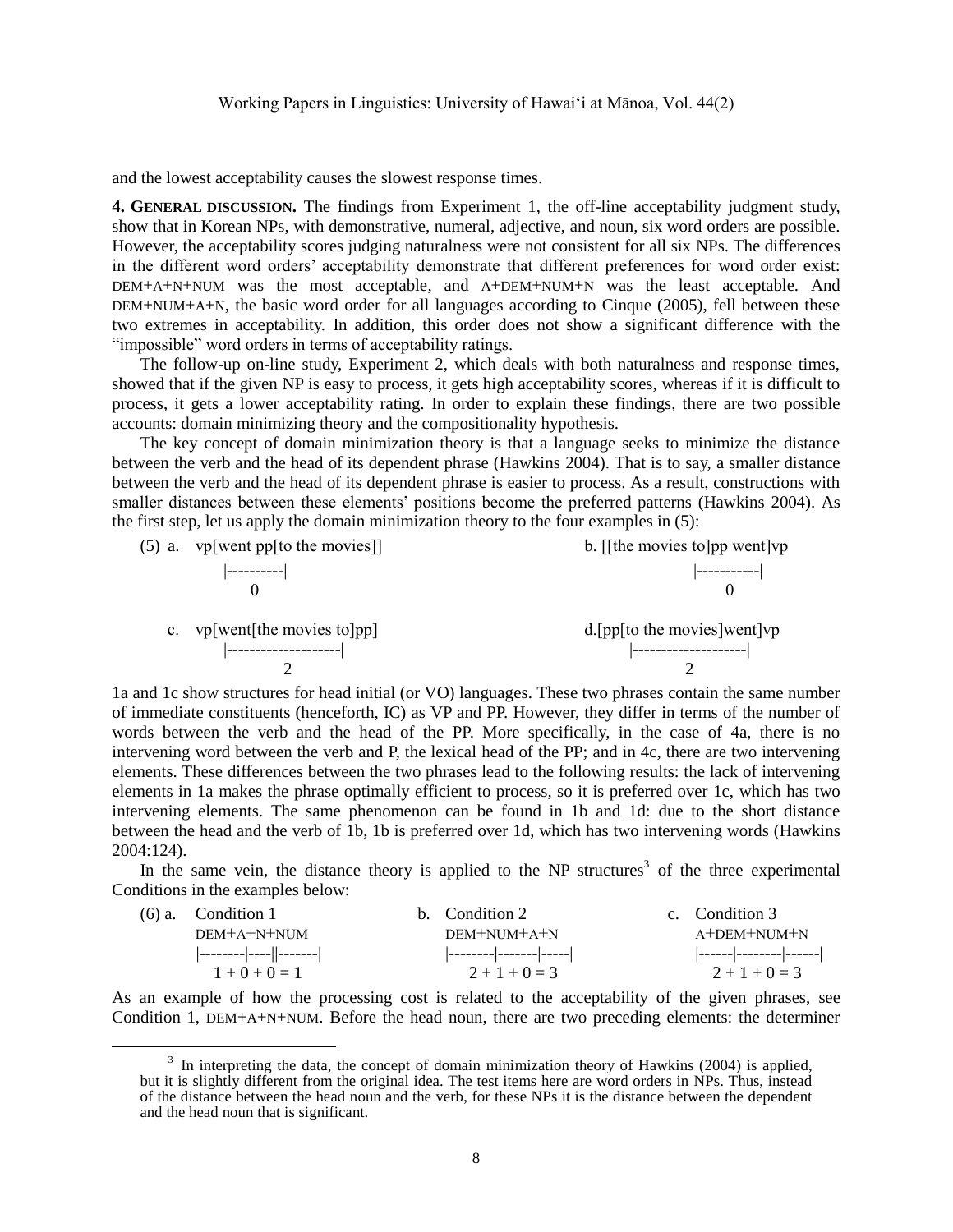and the adjective. Because the adjective appears between the determiner and the noun, the distance from the determiner to the noun is counted as 1; on the other hand, the distance from the adjective to the head noun is 0 because there is no intervening element. The distance between the number and the noun is also 0 because there is no intervening element. In sum, the overall distance of DEM+A+N+NUM is 1. Likewise, applying the same rule to the other two conditions, both Condition 2 and Condition 3 have a distance of 3.

Now, as the second step, let us see how the semantic compositionality hypothesis explains the results of Experiment 2. According to Groenendijk and Stokhof (2004), semantic compositionality is at the very heart of the syntactic structure. They point out that there can be no semantics without syntax. The importance of compositionality is emphasized by Chomsky as well (cited in Boeckx, Foder, Gleitman, and Rizzi 2009:219). His main argument is that when we compose a NP with determiner, adjective, noun, and number, there is a rule for how to put them together. In brief, first, the elements expressing properties of a noun tend to be closer to the noun (e.g., *big apple*); second, the determiner closes off the phrase (e.g., these+three+nice+books).

The compositionality hypothesis can be applied to the three NP structures as below:

| $(7)$ a. Condition 1               | b. Condition 2                 | c. Condition 3    |
|------------------------------------|--------------------------------|-------------------|
| $DEM+[[A+N]+NUM]$ ( $\checkmark$ ) | DEM+[NUM+[A+N]] $(\checkmark)$ | $A+DEM+NUM+N (x)$ |

As seen here, in the case of Condition 1, the adjective is closer to the noun, and the demonstrative closes off the phrase. Thus, it satisfies the requirements of the compositionality hypothesis. By the same token, Condition 2 conforms to the hypothesis in that the preceding determiner modifies the whole phrase, and the adjective is closely linked to the noun. However, in the case of Condition 3, the adjective is placed further away from the noun, and the determiner is placed between the adjective and the noun. Thus, it becomes an intervening element and cannot modify the whole phrase at a distance. For this reason, Condition 3 does not follow the compositionality hypothesis. In sum, when the compositionality hypothesis is applied to these three conditions, Conditions 1 and 2 satisfy the requirements, but Condition 3 does not.

Next, let us apply the compositionality hypothesis and the distance theory together to the three NP structures.

|                    | Condition 1                    | Condition 2                    | Condition 3         |
|--------------------|--------------------------------|--------------------------------|---------------------|
| Distance theory    | DEM+A+N+NUM                    | DEM+NUM+A+N                    | A+DEM+NUM+N         |
|                    | ----- ----  -------            | $--- ----- ----- ----- $       |                     |
|                    | $+ 0 = 1$<br>$+$ 0             | $+ 0 = 3$                      | $+ 0 = 3$           |
| Compositionality   | DEM+[[A+N]+NUM] $(\checkmark)$ | DEM+[NUM+[A+N]] $(\checkmark)$ | $A+DEM+NUM+N$ $(*)$ |
| Acceptability      | 4.2                            | 3.8                            | 3.3                 |
| Response times(ms) | 3170                           | 3621                           | 4139                |

TABLE 3. The distance theory and the compositionality

In this comparison of the three conditions, Condition 1 has the shortest distance between the head noun and the dependent. It also complies with the compositionality hypothesis. Thus, it is understandable why the results for the acceptability judgments showed Condition 1 to be the most preferred word order. Because the preferred word order is easier to process, it affects how quickly people respond to the given NPs; thus, the response times for the highly acceptable phrase, DEM+A+N+NUM, were the quickest. As for Condition 2 and Condition 3, they share the same distance (3), but they differ in that Condition 2 satisfies the compositionality hypothesis and Condition 3 does not. This provides a reason why two patterns that have the same processing cost were regarded differently in terms of acceptability (Condition 2: 3.8 and Condition 3: 3.3) and had different response times (Condition 2: 3621ms and Condition 3: 4139ms).

In sum, when we investigate the two phrases that conform to compositionality but differ in the distance between the head and the dependent, DEM+A+N+NUM vs. DEM+NUM+A+N, it becomes clear that to be both highly acceptable and to evoke a fast response, satisfying the two conditions is a crucial factor. On the other hand, investigating two phrases that differ in the distance between the head noun and